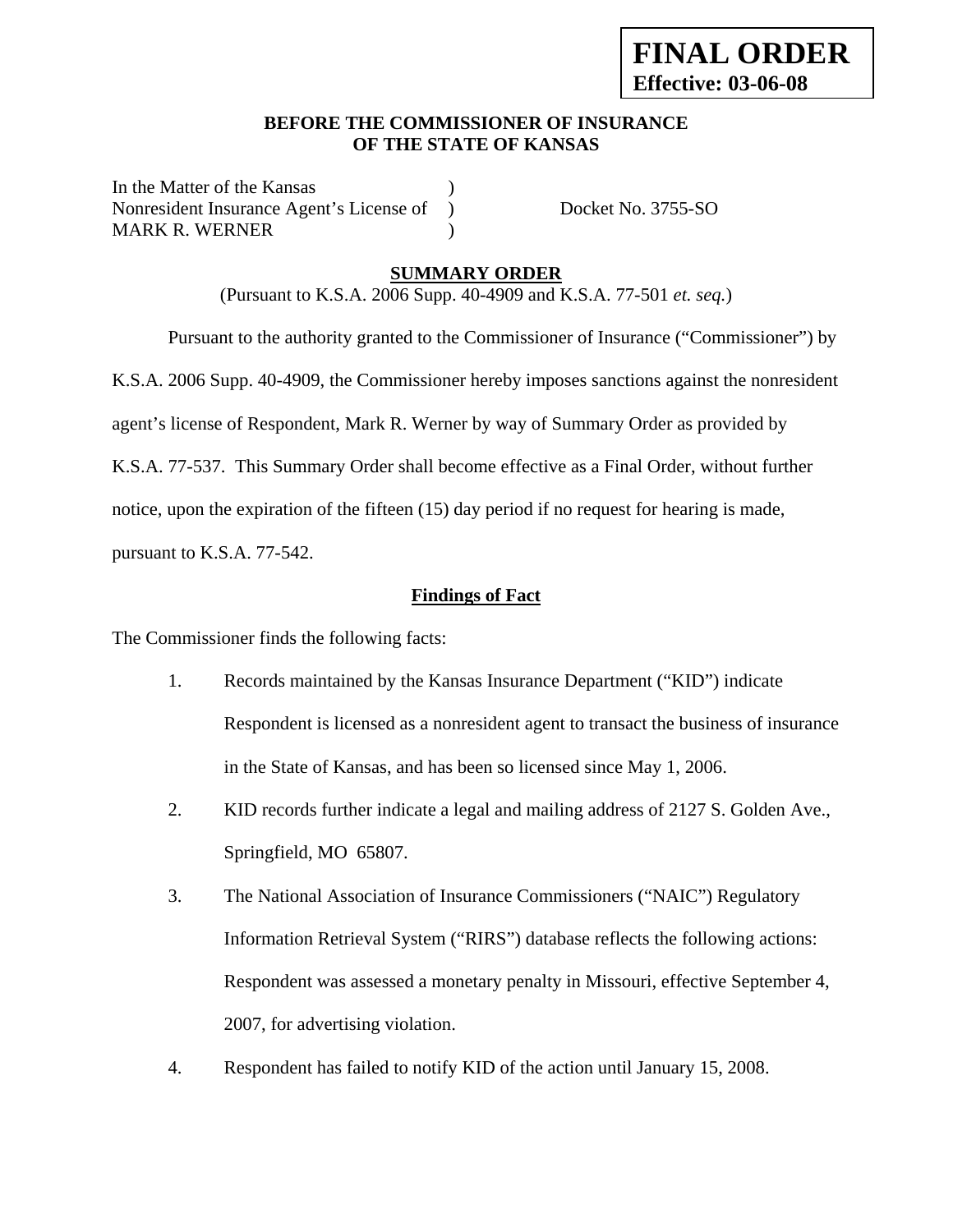### **Applicable Law**

- 5. K.S.A. 2006 Supp. 40-4909 states, in pertinent part:
	- (a) The commissioner may deny, suspend, revoke, or refuse renewal of any license issued under this act if the commissioner finds that the applicant or license holder has:
		- (2) Violated
			- (A) any provision of chapter 40 of the Kansas Statues Annotated, and amendments thereto, or any rule and regulation promulgated thereunder;
			- (C) any insurance law or regulation of another state;
	- (b) In addition, the commissioner may suspend, revoke or refuse renewal of any license issued under this act if the commissioner finds that the interests of the insurer or the insurable interests of the public are not properly served under such license.
	- (h) in lieu of taking any action under subsection (a), the commissioner may:

(2) issue an order imposing an administrative penalty up to a maxium of \$500 for each violation . . . unless such person knew or should have known that the violative act could give rise to disciplinary action under subsection (a). If such person knew or reasonably should have known the violative act could give rise to any disciplinary proceeding . . . the commissioner may impose a penalty up to a maximum of \$1000 for each violation . . . .

- 6. KA.R. 40-7-9 states, in pertinent part: Each person licensed in this state as an insurance agent shall report the following to the commissioner of insurance within 30 days of occurrence:
	- (a) Each disciplinary action on the agent's license or licenses by the insurance regulatory agency of any other state or territory of the United States.

## **Conclusions of Law**

7. The Commissioner has jurisdiction over Respondent as well as the subject matter

of this proceeding, and such proceeding is held in the public interest.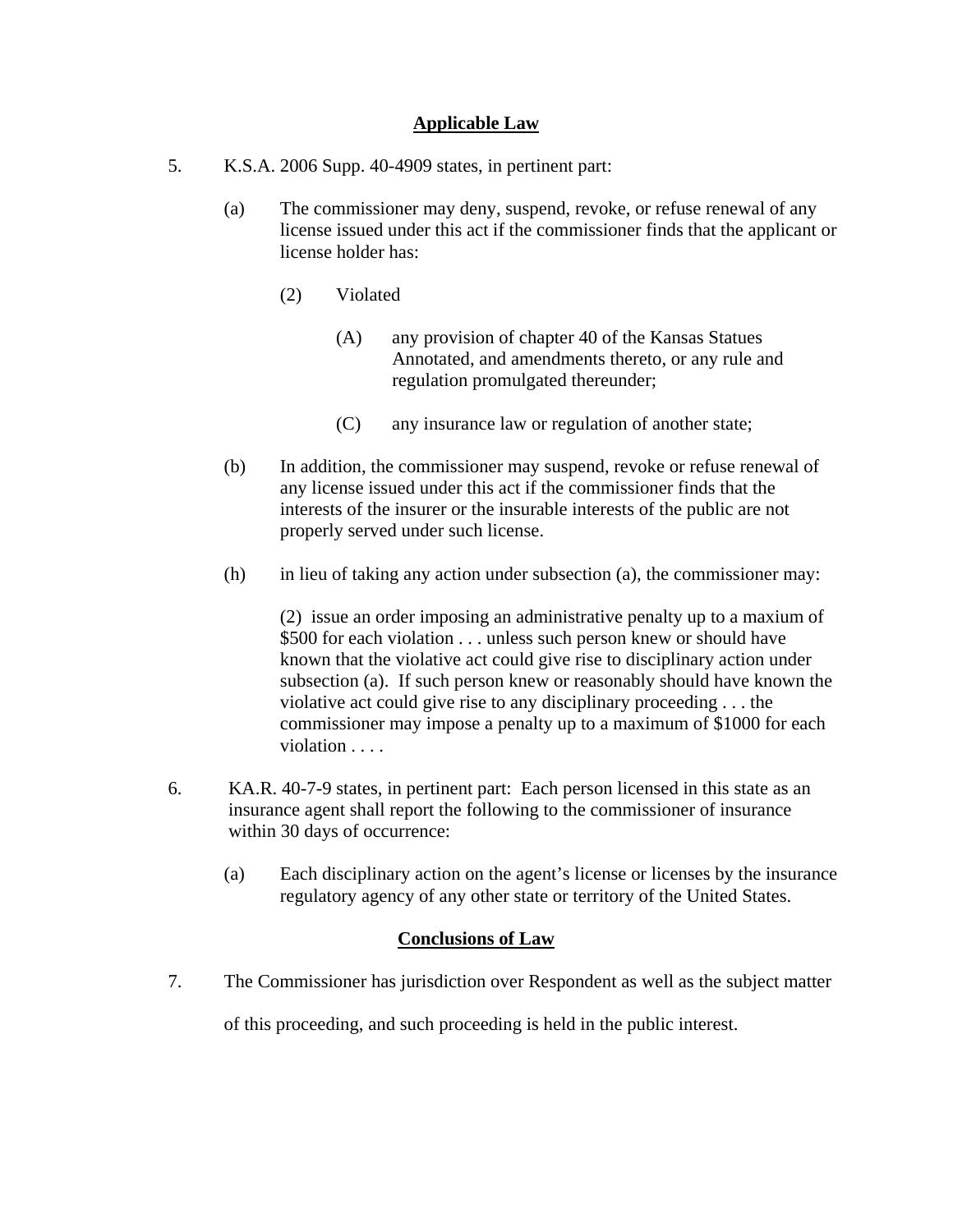- 8. The Commissioner finds that Respondent's Kansas license may be revoked because Respondent violated an insurance law or regulation in another state pursuant to K.S.A. 2006 Supp. 40-4909(a)(2)(C).
- 9. The Commissioner finds that Respondent violated K.S.A. 2006 Supp. 40-  $4909(a)(2)(A)$  and K.A.R. 40-7-9 by failing to notify the Kansas Insurance Department of the disciplinary action taken by the State of Alabama Department of Insurance on September 7, 2007.
- 10. The Commissioner, therefore, concludes that good cause exists pursuant to K.S.A. 2006 Supp. 40-4909(a) and (h) to revoke or suspend Respondent's Kansas nonresident insurance agent's license or impose administrative penalties in lieu of revocation.
- 11. The Commissioner concludes that Respondent's insurance agent's license may be revoked for the protection of the insurable interests of the public pursuant to K.S.A. 2006 Supp. 40-4909(b).
- 12. Based on the facts and circumstances set forth herein, it appears that the use of summary proceedings in this matter is appropriate, in accordance with the provisions set forth in K.S.A. 77-537(a), in that the use of summary proceedings does not violate any provision of the law and the protection of the public interest does not require KID to give notice and opportunity to participate to persons other than Mark R. Werner.

#### **IT IS THEREFORE ORDERED BY THE COMMISSIONER OF INSURANCE THAT:**

Respondent Mark R. Werner shall pay an administrative penalty of \$500 for failure to notify KID of another state agency's action and the Kansas nonresident insurance agent's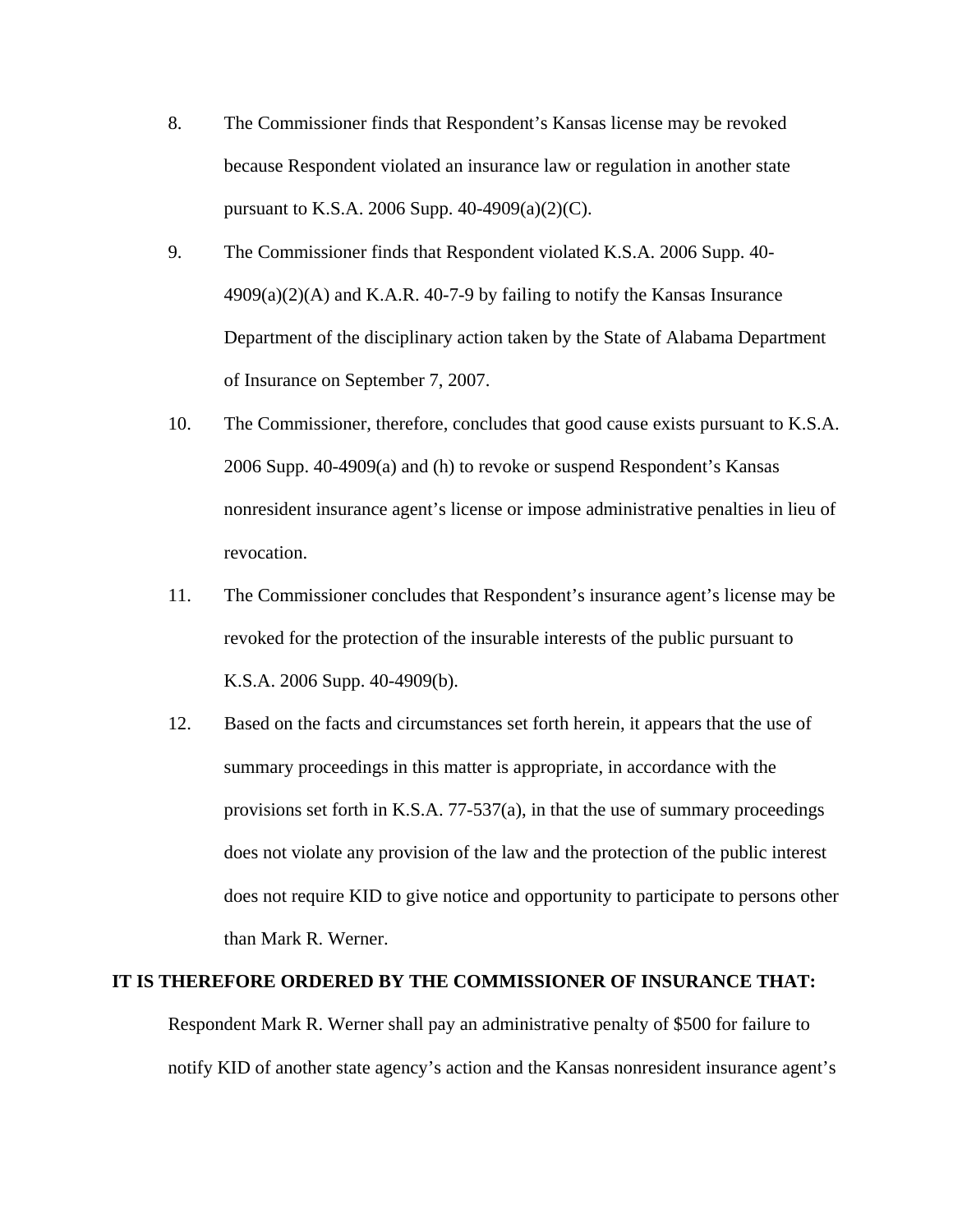license of Mark R. Werner is hereby **SUSPENDED on the effective date of this order until such time as the penalty is paid in full.** 

#### **NOTICE AND OPPORTUNITY FOR HEARING**

Mark R. Werner, within fifteen (15) days of service of this Summary Order, may file with the Kansas Insurance Department a written request for hearing on this Summary Order, as provided by K.S.A. 77-542. In the event a hearing is requested, such request should be directed to:

> John W. Campbell, General Counsel Kansas Insurance Department  $420$  S.W. 9<sup>th</sup> Street Topeka, Kansas 66612

Any costs incurred as a result of conducting any administrative hearing shall be assessed against the agent/agency who is the subject of the hearing as provided by K.S.A. 40-4909(f). Costs shall include witness fees, mileage allowances, any costs associated with reproduction of documents which become part of the hearing record, and the expense of making a record of the hearing.

If a hearing is not requested, this Summary Order shall become effective as a Final Order, without further notice, upon the expiration of the fifteen (15) day period for requesting a hearing. The Final Order will constitute final agency action in the matter.

In the event the Petitioner files a petition for judicial review, the agency officer designated pursuant to K.S.A. 77-613(e) to receive service of a petition for judicial review on behalf of the Kansas Insurance Department is:

> John W. Campbell, General Counsel Kansas Insurance Department 420 S.W.  $9^{th}$  St. Topeka, Kansas 66612